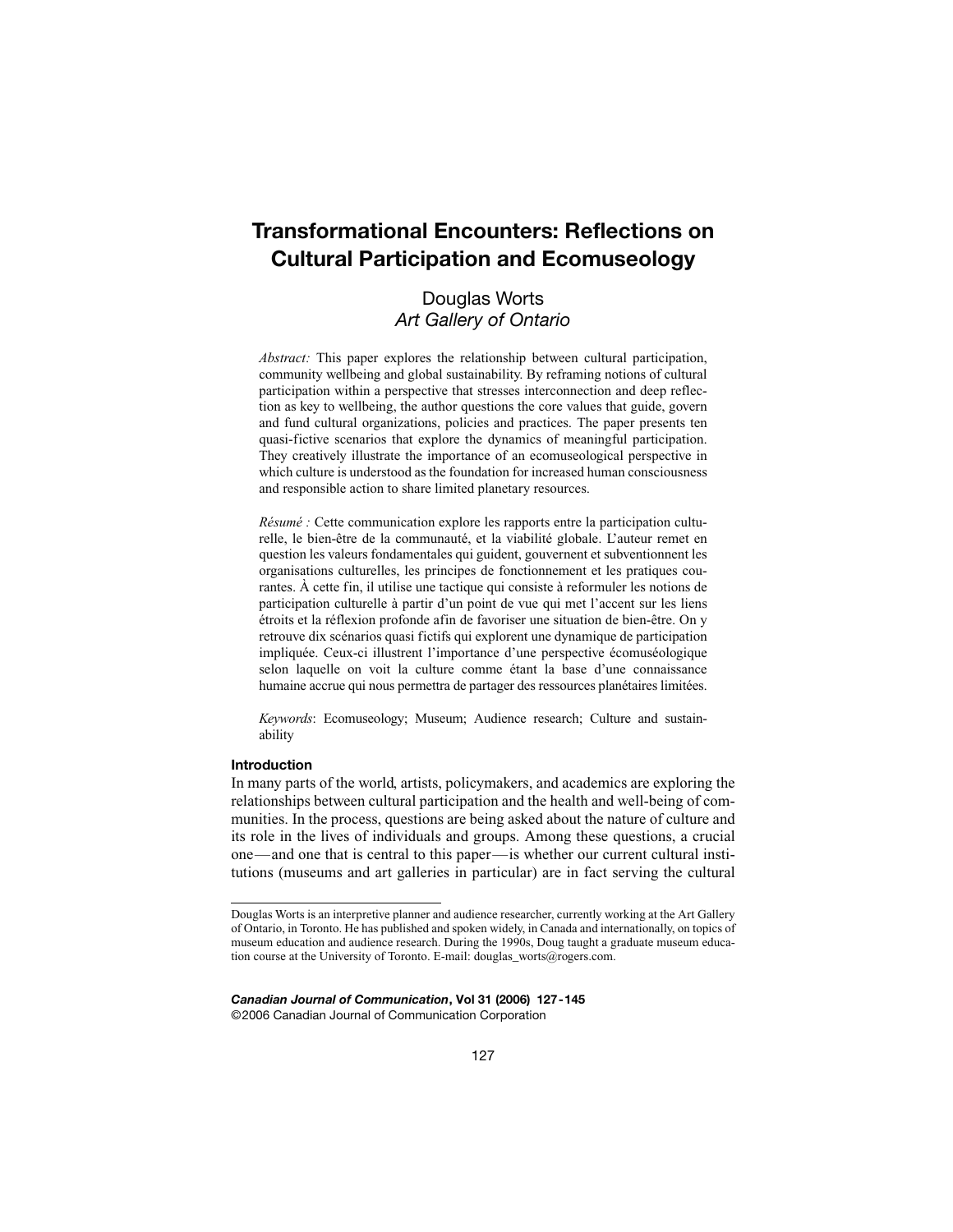well-being of our evolving, pluralist society, or if, in spite of their good intentions, they are falling short of both acknowledging and meeting our individual and collective needs.

The reflections that follow are shaped by my 25 years of experience as an educator and audience researcher in a major art museum (Worts, 1989, 1990, 1995, 1998). Throughout this time I have been drawn to non-traditional museum work—especially ecomuseology and other forms of "new museology" (Galla, 2002; Rivard, 1990; Sandell, 2002; Silverman, 1998). Ecomuseology, which was created by George Rivieres and Hugues de Varine in France in the 1970s, has always approached culture as an interrelated field of actions, objects, places, memories, and consciousness that involves whole communities. In embracing the material culture, spiritual beliefs, civil processes, and heritage of communities, this perspective takes as its starting points the individual and collective needs in which a museum is situated. These are also its first criteria for measuring the success of an exhibition or institution. This perspective has lead to my most recent interest in the challenge of global sustainability and culture. My research in the latter area explores how culture provides society with its foundation blocks of values, beliefs, and behaviours. If, as I argue, it is through participating in some form of cultural life that this sense of well-being becomes attainable to us, then it is essential that we work toward an understanding of how individuals and groups forge meaningful connections to each other, as well as to the natural systems of the Earth (Worts, 1998, 2003, 2004; Worts & Sutter, 2005).

This paper offers a series of reflections on these issues so that we may better understand how governments and cultural institutions can effectively support the healthy cultural life of individuals and communities. I begin by questioning the notion of "cultural participation." I then present ten scenarios that fictionalize my observations on the transformative potential of a cultural encounter to deepen the notion of cultural participation. The scenarios allow for a nuanced exploration beyond museum marketing data—of how subjects may engage and transform themselves, each other, and the world by participating in cultural events and activities. In my concluding remarks, I turn to the example of the Ha Long Bay Ecomuseum, Viet Nam, an institution that is actively re-imagining what can be done to enhance this process of cultural participation within a framework oriented toward environmental sustainability.

#### **Cultural participation**

Traditional museological approaches to understanding cultural participation often focus on calculating the value of our leisure-time experiences in cultural institutions like museums, art galleries, theatres, and opera houses. Within this framework, cultural participation typically entails attending a public program in a designated location and paying a fee. In this paradigm of participation—attending exhibits in museums and art galleries, watching theatrical or musical performances—the most that is expected of participants is appreciation. Participation is assumed to be passive. Although a deeply engaged, highly reflective, and profoundly meaningful experience can be had by a visitor/patron, the assumed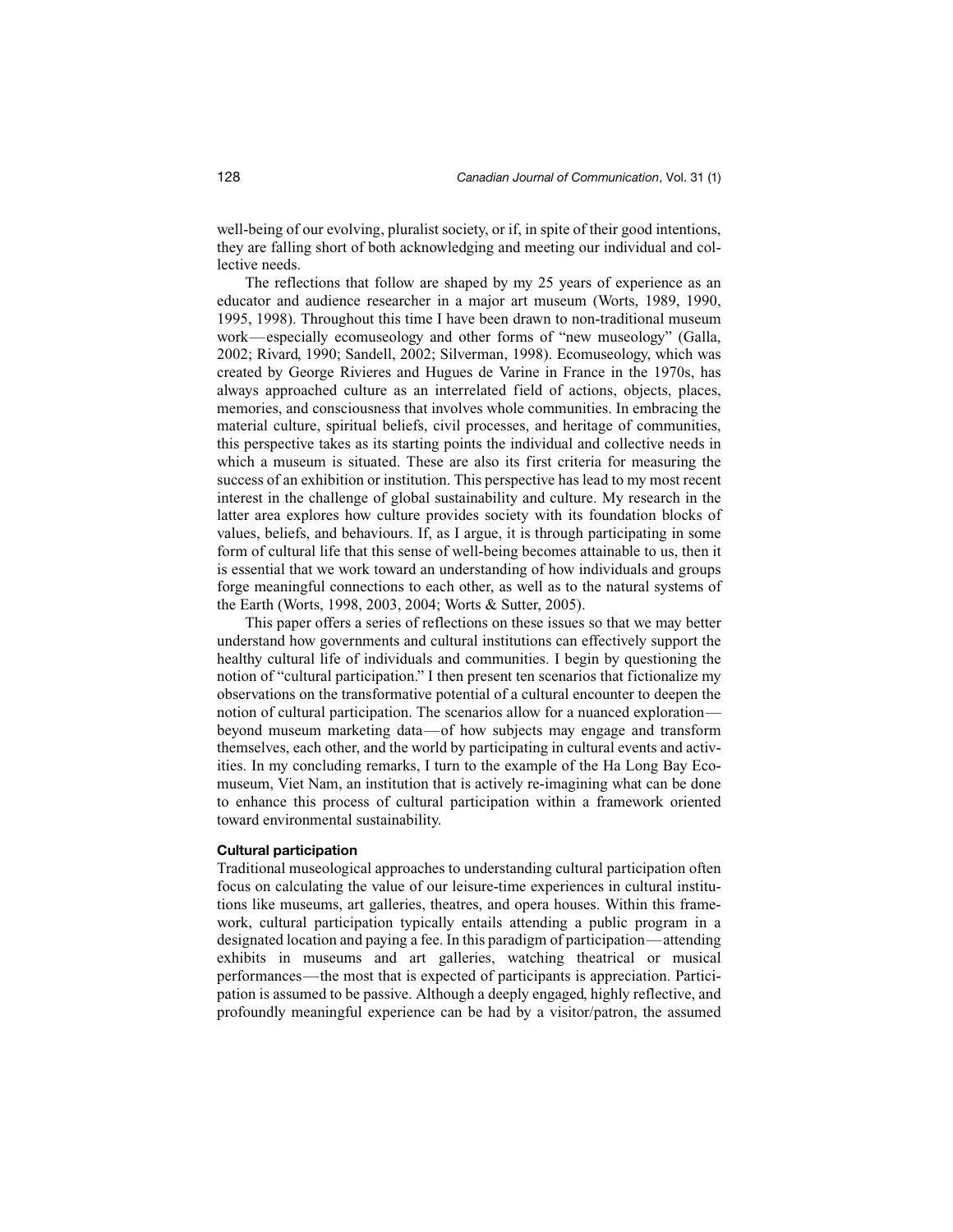norm is that you pay your money and catch the show. Troubling questions arise if one probes these assumptions a little deeper. Take your typical museum, for instance. One might well ask what, exactly, is the ultimate goal of having millions of people ambling by millions of displayed objects during leisure time? Who actually benefits from having members of the public read text panels, for example, in exhibits? Does this type of experience change how people see the world and/or live their lives? Unfortunately, the responses to such questions, which are difficult to measure or calculate, are not asked often enough by museums themselves. Even when visitors to museums generate insights that might shed light on such questions (Worts, 1995; Worts & Sutter, 2005), it is rare that these comments and ideas are fed back into the institutional machinery responsible for the exhibits and collections.

An alternative approach, based on the principles of adaptation and integration, allows one to reflect on what cultural institutions, and by extension cultural participation, could be. In the American Association of Museums publication *Mastering Civic Engagement* (2002), psychologist Edgar Shein defines "culture" as "a basic pattern of assumptions invented, discovered or developed by a given group as it learns to cope with its problems of external adaptation and internal integration" (Kertzner, 2002, p. 40). In sharp contrast to more common museological notions of culture that are linked to the display of the material and performative vestiges of past ways of life—through fashion, art, artifacts, food, music, theatre—Shein integrates culture into the nexus of evolving value-laden assumptions that underpin human relationships in and to the changing world. An example of one such assumption, germane to my own interest in ecology, sustainability, and cultural institutions, is that increasing wealth and consumption are desirable goals. As Shein suggests, though the process by which we *internalize* these assumptions and the relationships they engender has not been sufficiently explored, it remains that just by thinking about cultural initiatives as complex responses to problems of adaptation and integration, we can start to conceive of cultural participation otherwise. Although our own society has created institutions and organizations to manage certain *leisure* aspects of culture, what this alternative approach to cultural participation suggests is that everything we do—from the food we eat to the clothes we wear to our spiritual beliefs, and especially to the relationships we cultivate—can be seen as transformative, life-enhancing, and interconnected. It can bring people together and generate a sense of collective understanding. This is particularly crucial as Canadian civil society continues to become ethnoculturally diverse. Pluralist communities are not mosaics of distinct ethnocultural systems. The cultural framework of each group begins to transform as it is influenced by other imported and resident cultures to create an emergent metaculture. Within the institutions established to address the cultural needs of our society, there seem to be few mechanisms for understanding, engaging, and fostering a healthy culture of pluralism and active participation.

In order to ground and animate this discussion of cultural participation, as well as to provoke further reflection on how we might begin to re-conceive of it, ten scenarios are offered. They are assembled out of personal primary research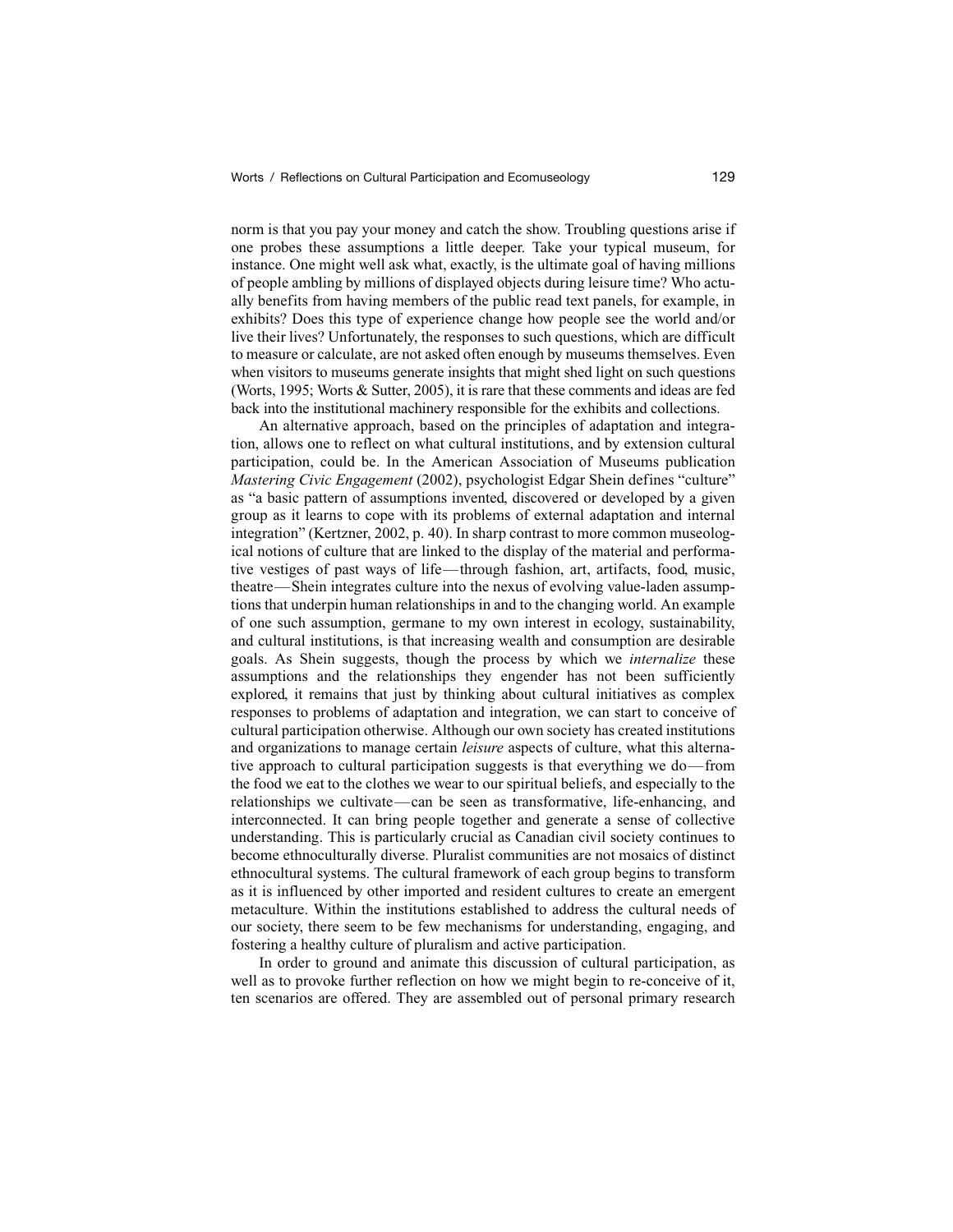conducted in art museums, museological studies undertaken in other parts of the world, and fictitious situations that I base on experience. These are meant to illustrate how meaningful and transformative cultural participation may take place both within—and beyond—the framework of traditional cultural institutions. Using the device of quasi-fictional scenarios provides an alternative means to reflect upon the limitations of such an expert-driven, object-centred, entertainment-oriented, and institutionally driven approach to measuring cultural participation.

## **Scenario 1**

*In a large American city, one of the local art museums decides to mount a provocative photographic exhibition of lynchings. The museum professionals see in it the opportunity to generate meaningful dialogue between and across segments of the community. These extremely sensitive images, created in the early to mid-twentieth century, stand as a testament to the unspeakable horrors that human beings are capable of inflicting on one another. The museum, which has traditionally run exhibitions and related programs that are fairly innocuous, hence relatively "safe," realizes that this project requires an entirely different approach if it is to gain the support of the community. The museum professionals have to redefine their objectives to incorporate the impact that this exhibition will have on individuals and groups, and not simply see its "success" in terms of how many bodies pass through the exhibition turnstiles. Organizers have come to terms with the reality that although the national constitution guarantees equality to all citizens, the city's large Black population continues to experience disproportionate levels of poverty, crime, underemployment, and other forms of systemic inequity that many citizens would prefer not to think about. As a result, the museum must create advisory groups from the local Black communities and work alongside a wide range of agencies that represent different constituencies. It is only by engaging a cross-section of citizens in open discussions that address issues of relevance to the population at large that the museum is able to both provide public access to material culture and foster a creative dialogue around a powerful contemporary cultural reality.*

Racism remains a force in societies, even ones that are increasingly based on a pride of pluralism. In the U.S. today, average incomes, education levels, access to health care, and infant mortality rates indicate that the playing field is anything but level (Kirwan Institute for the Study of Race and Ethnicity, 2004). When the Andy Warhol Museum mounted *Without Sanctuary: Lynching Photography in America* (2001) the historical photographs detailing the brutal and systemic dominance of one cultural group over another brought the past into the present, prompting a re-assessment of current race relations. Unlike many institutional approaches to cultural material, which employ an intellectualized, rearview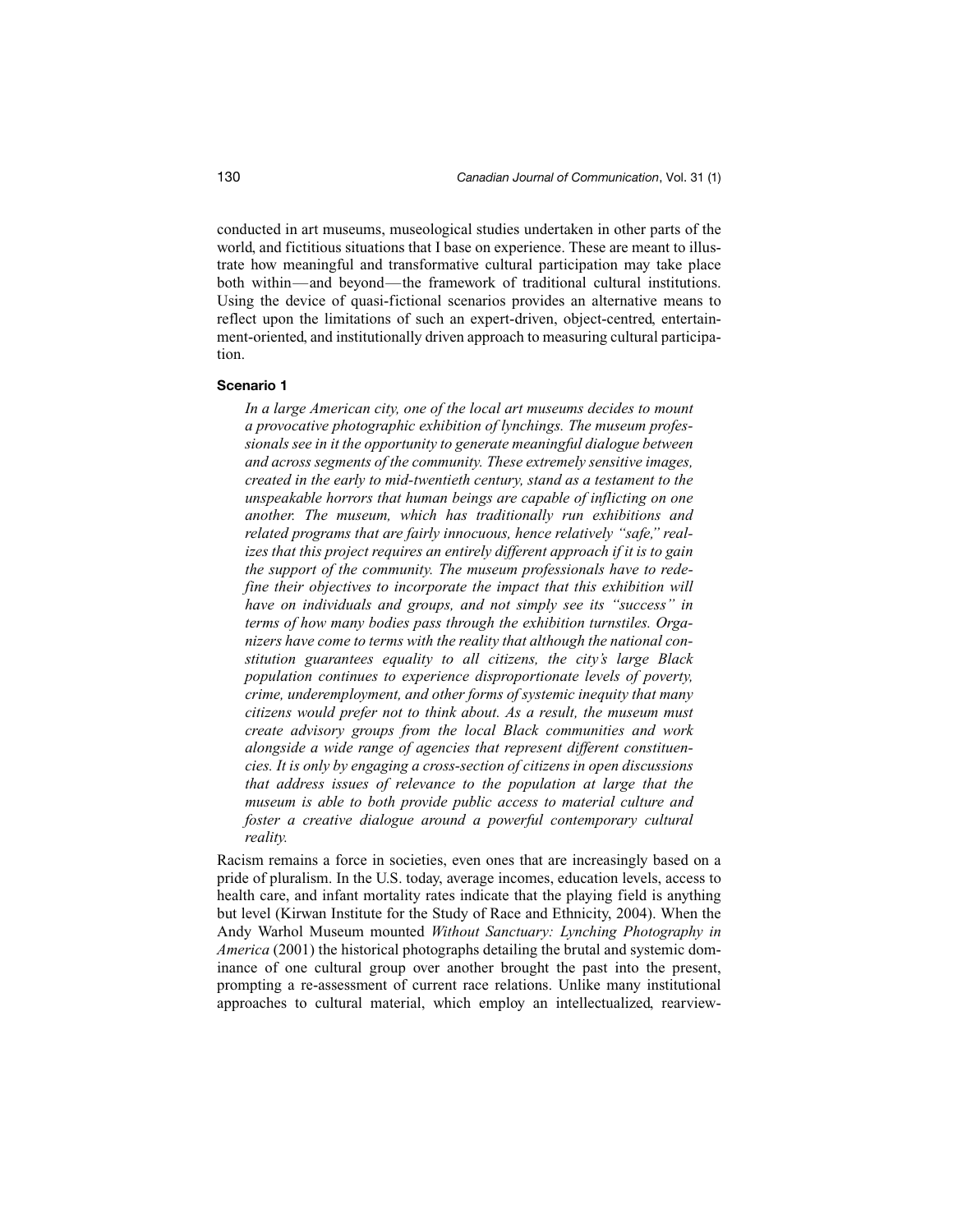mirror approach, the Warhol museum understood that the link between past and present is a living one. Through an extensive consultation with community members, the museum shared authority and responsibility for how the material would be presented and processed in the community. The exhibition's success was indicated not just by revenues from the box office, but by the nature of the conversations and relationships nurtured across the community. (American Association of Museums, 2003).

In this scenario, a museum recognizes that culture is more than objects and academic expertise. It is clear that values held deep in personal and collective psyches are linked not only to our here-and-now, but across time. The museum acknowledges that equality rights and equity clauses enshrined in legal statutes and other frameworks of civil society do not, in themselves, even begin to address the complex historical relationships that underlie the social and political realities of today. By engaging a diverse public in the exploration of historical images that continue to stir up powerful emotions, stories, and associations, the museum creates the conditions for a cultural engagement that demands personal reflection and discussion.

# **Scenario 2**

*A woman and her teenage daughter are visiting an art museum when they encounter an unusual installation consisting of a single painting, seating for two, and an audio program—all within a booth that is separated from the other exhibits. They both sit down and listen to the 13 minute tape, which each of them experiences as a personal meditation on a painting of a beaver dam in northern Ontario. After discussing their experiences, they jointly write on a "Share Your Reaction" card:My daughter and I both listened to the 12 min. [sic.] female commentary about MacDonald's The beaver dam. By totally focusing on the painting, we were amazed at the mysterious shapes, movements, and colour patterns in the work. It was a thoroughly enjoyable experience, and a unique one for me—a student of Art History (a while ago!). [The daughter adds] ART = VIOLENCE—RELEASED AND UNDAMAGING.* 

Reflecting upon a work of art can be a powerful point of connection across generations, even if experiences differ. For the mother, a former art history student, viewing this painting was, in part, a trip down memory lane. While she does not elaborate on her past, the painting instigates a reminiscence that allows her to share a moment of her personal history with her daughter. The daughter reveals very little of her experience with the landscape painting, providing only the statement that "Art = Violence—released and undamaging." While seemingly cryptic, it is an insightful musing on the transformative potential of art. The daughter distills her experience into a personal statement that initially equates the painting (art) with violence. However, after the dash, she adds that the artwork offers a release of energy that renders such violence "undamaging." Their jointly authored comment card provides an example of how the bond between people can be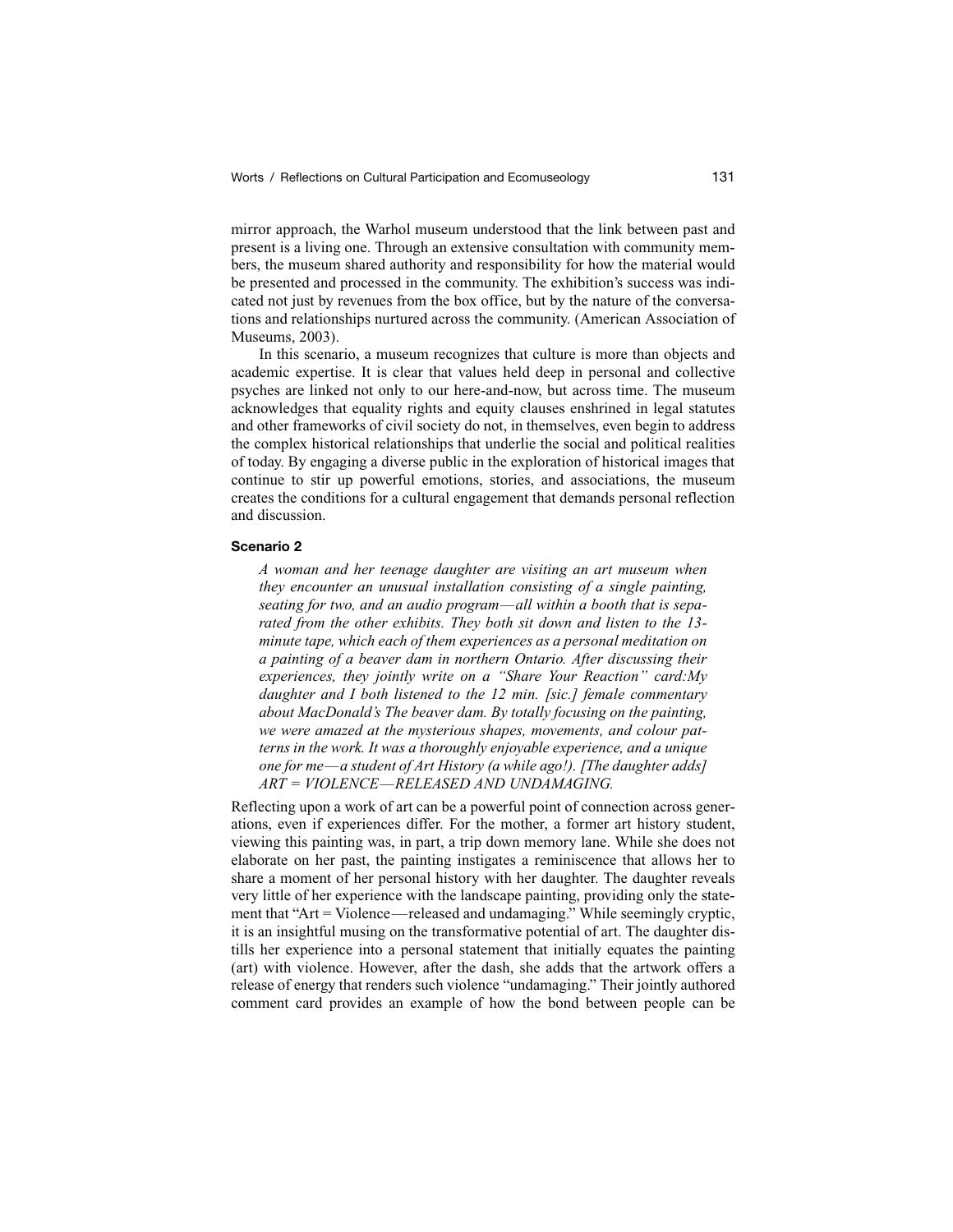strengthened when their individual experiences of symbolic material can be acknowledged, shared, and valued. Both felt the intimacy and power of what the painter had created; however, each brought to the process her own creative imagination that crafted different meanings.

# **Scenario 3**

*A visitor to an art museum sits in front of a landscape painting of a beaver dam and a pool of water, set deep in a remote wilderness location. After several minutes, the viewer's imagination begins to generate a series of associations and feelings. Fifteen minutes after this meditative experience began, the visitor writes about her experience: A range of feelings and ideas that startle me!—very erotic and sensuous—a fear feeling related to that dark still water, death, cruelty—a yearning in me and tears—to touch the earth, to feel the coolness, to be held and caressed by this place. There is power and spirit in this painting that I never even glimpsed before sitting down. Communion.*

When an individual enters into a deeply reflective state, in this case instigated by an encounter with a painting, very powerful emotions, images, and associations can surface, compelling that person to develop a new perspective. In this case, the visitor's relationship to nature, indeed, her own "nature," is questioned. The energy of the written response to this rather banal landscape suggests that in viewing art, an individual can connect to a deeper set of psychological forces than those of the day-to-day ego position—potentially stimulating a profound relationship between the individual and the world around him or her. Such individual experiences of transformation are the promise of a cultural encounter. Deep reflection can open up a portal into the personal unconscious that creates awareness within individuals of forces bearing down on them that warrant their attention. In the larger world, we are surrounded by complex systems and forces capable of overwhelming human beings in the blink of an eye. Creating the conditions for deep reflection can help individuals forge a conscious link to the forces that are significant in their lives and important to their well-being—both in the larger world and in their inner world.

#### **Scenario 4**

*Sometime between 100 and 1,000 years ago, a family of Inuit lived at the edge of the sea. A storm had been raging for several days and all attempts to catch a seal through a hole in the ice had failed—leaving everyone hungry. While they sat sheltered from the blizzard by their snow house, one of the adult women told the children that Sedna, the powerful goddess who rules the sea and all its animals, was angry. The children's aunt explained that when Sedna is happy, there is plenty of seal and fish to eat. But when Sedna is angry, the weather gets bad and she withholds food. During these times, a shaman must use his or her powers to visit*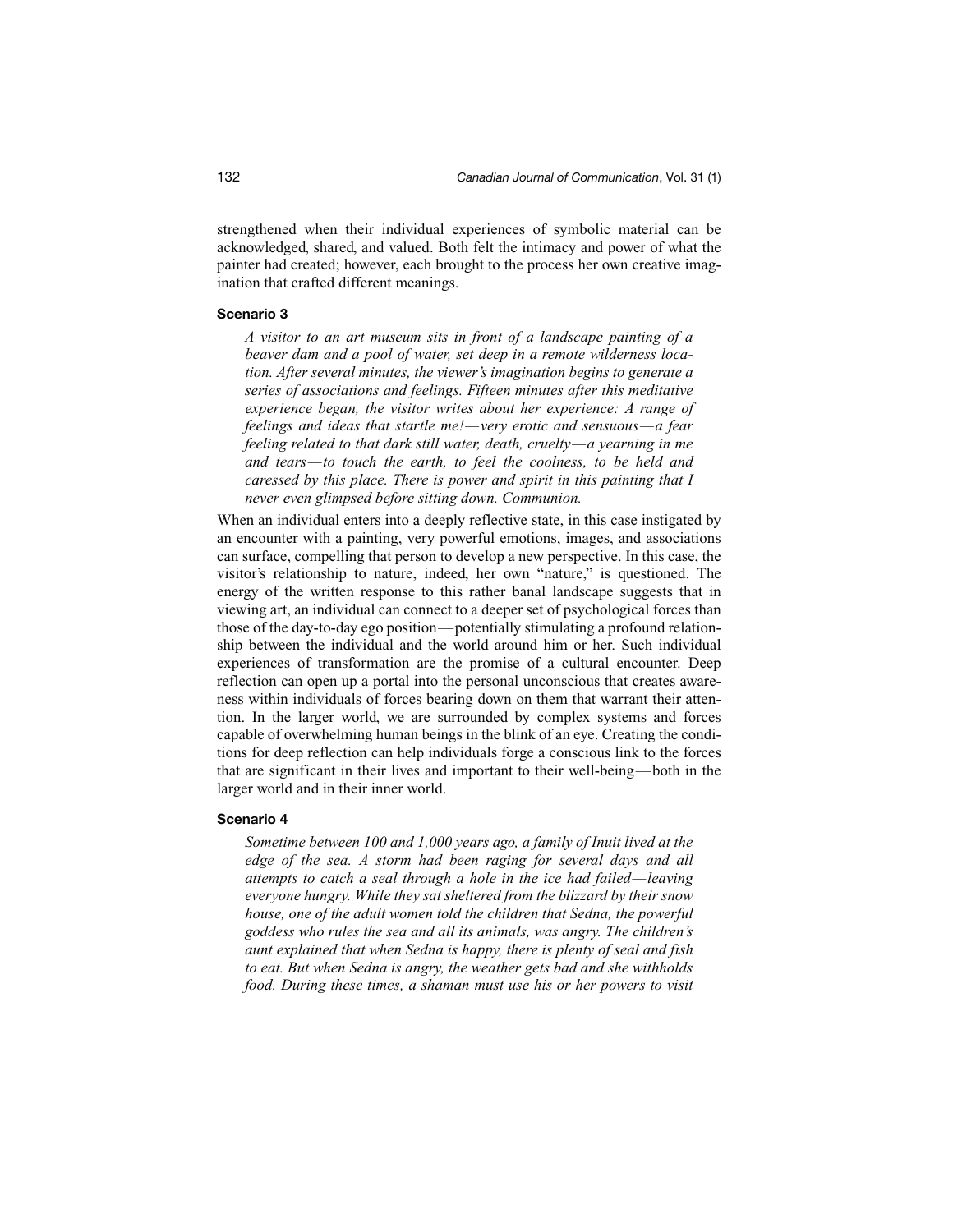# *Sedna at the bottom of the sea to comb her hair. This calms her and she restores balance in the world.*

The telling of mythic stories from generation to generation is one way that human beings have passed on wisdom about how the world functions. Drawing on my experiences with Inuit elders and artists over the past fifteen years, this scenario opens up a number of issues, including the relationship between fact and fiction. Myths are not just fanciful stories from the past: they contain fundamental truths that help people interact in the present. Nature in the Arctic is complex and diverse: at times it is spectacularly beautiful, subtle, and awe-inspiring; at other times it takes the form of violent, cataclysmic expressions of raw energy. Myths help people to develop a relationship with these forces. Humans do not control the sea goddess, but as the story of Sedna tells us, it is possible to consciously navigate her unpredictability. Perhaps most important is that each person affirm that the forces of nature are beyond human control and complete knowledge, thereby establishing the need for respect, humility, and reciprocal exchanges. Storytelling, itself a cultural activity, connects each of the family members to a tradition of living in the world—essentially linking each person to an archetypal pattern of life that has been lived by forebearers. Sharing mythical tales grounded in their cultural history and spiritual worldview allows elders in a community to build intimacy and relationships with the next generation. As such our attention is drawn to the threats, and to the power of nature, that our own urban lifestyles often allow us to ignore. Through conscious links to the forces of nature made possibile by myth, Inuit have adapted and thrived in the Arctic for millennia.

#### **Scenario 5**

*Toward the end of the twentieth century on the East Coast of Canada, there is a huge commercial fishery. For centuries, people who have lived in the vicinity have benefited from an extraordinary abundance of cod. Fishing has long been a central component of the local cultural life both before and after the arrival of Europeans. The seemingly endless supply of cod has helped to create a huge consumer demand for the fish not only locally, but also globally. In time, industrial fishing vessels flying flags of distant countries start coming to this area to extract cod that is then sold in markets around the world. It seems that this extremely productive ecosystem would keep producing more than enough fish to satisfy the insatiable appetite of a multitude of commercial fisheries. However, marine biologists and other scientists discover that this is not the case, and they start sending out warnings that the whole enterprise will collapse if too much of the cod population is harvested. In response, governments develop treaties that limit the size of catches—but these are frequently violated, and the commercial fishing operations continue to extract as much as they can for world markets. In the early 1990s, the cod fishery collapses. Fifteen years later, cod have still not regained their previous position in the rich ecosystem of the area—and some scientists*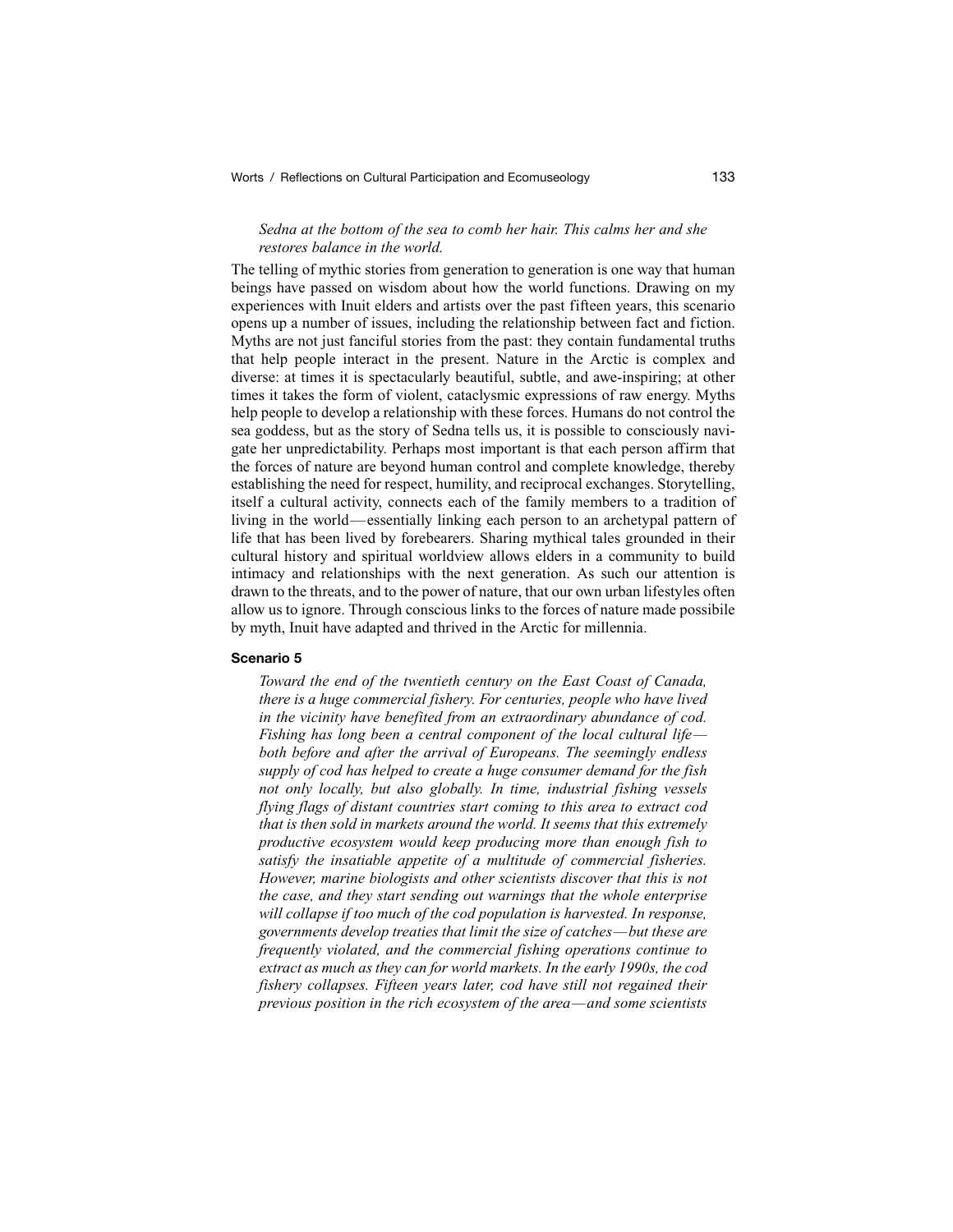*say that they never will. As a result, the local culture of Canada's East Coast communities is dealt a harsh blow, leaving inhabitants with few means of supporting themselves. Around the world, consumers of cod from the Grand Banks are also affected, but less so: they have to adapt, but finding a cod substitute in the global food market is a relatively simple adaptation that requires little consciousness, compared with losing your entire livelihood and way of life.*

If we choose to ignore what we know because we want the world to be other than it is, then calamity can occur. A conscious position allows us to respect and to relate to what is not known. The collapse of the East Coast cod fisheries was not only an economic catastrophe: with it came the demise of whole communities and a way of life. Culture is, in this respect, deeply connected to environmental issues. The problem is not only local. In the early twenty-first century, there are few parts of the world that are not linked to the global community. With the global population nearing 6.5 billion, nature's systems no longer have endless capacity to accommodate the effects of a lack of awareness or conscious irresponsibility. Scientists provided ample insights into the dangers of overfishing the East Coast cod stocks, but these warnings were not heeded. Instead, consumer unconsciousness, shareholder demand for relentless growth in corporate profits, and the irresponsibility of governments and individuals in positions of power led the world to turn a blind eye to the approaching threat (Mason, 2002).

 On the surface, this scenario plays out like a battle between government bodies, the scientific community, large corporations, and local inhabitants—at least, these are the main players involved here. However, it is equally significant that globalization has linked individual consumers all around the world to ecosystems far removed from their immediate surroundings. Those who buy and eat food from distant places may not be conscious of the devastating effects that their epicurean proclivities have on both the larger ecosystem and on a specific locale, in this case Canada's East Coast fishing communities. Being unaware, however, does not lessen the side effects. In this case, unscrupulous corporations, weak regulations, poor law enforcement, and unconscious markets have all lead to a situation whereby the ability of local communities—and their cultures—to adapt to changes in the environment has been severely compromised. Fifteen years later, the cod stocks do not show significant signs of recovery. In fact, it seems that the ecosystem has been so thoroughly transformed by the overfishing that it may never support the return of the cod to its previous levels.

#### **Scenario 6**

*It is December 2004. MW is a 17-year-old who has been attending high school and holds down a part-time job. Christmas has come around again. During his childhood years, he did not attend church, and he does not consider himself to be religious. But Christmas is an important time for MW—a time when he feels close to his family. He loves all the gatherings at which he gets to see his cousins, aunts, uncles, and grandpar-*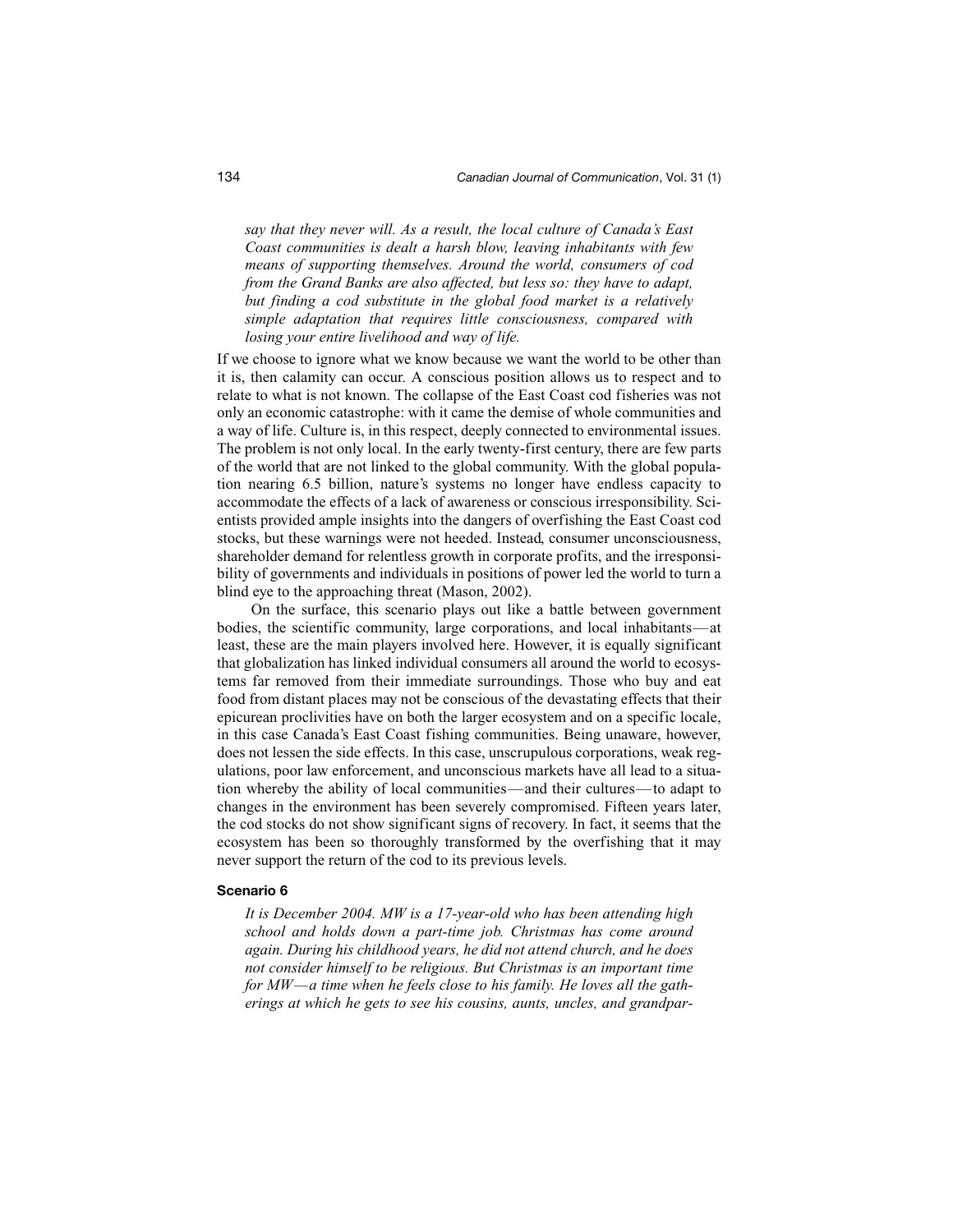*ents, as well as hang out with his parents and older siblings. Now that MW has a regular part-time job, he wants to buy gifts for his immediate family and closest friends. To him, finding the right gift is a gesture that shows that he cares for others. This year, he plans to spend about \$300 on gifts for the 7 people who are on his list. Based on past experience, MW anticipates that he will receive gifts worth about \$600—he does not talk about this with anyone, but he does acknowledge it to himself. This differential is not especially important to him, but it is the pattern that has been established, based on past Christmases. For MW, this holiday season will feel like he has left his childhood behind and like he is participating in this celebration as a young adult.*

MW, like many people, picks up on both Christmas past and present: celebrating those early Christian values by offering gifts that express his feelings of connection to others. Purchasing goods is one expression of our culture. The teenager described above develops his relationship to Christmas by engaging actively in a number of expressions of cultural values: in the ritualized bonding with family members and the exchanging of gifts. However, among the less conscious dimensions of this seasonal activity are the unintended impacts of commercial consumption and the personal responsibility that is attached to the making, selling, and buying of products. Prodded on by relentless advertising, citizens spend money, and in so doing, play out their role in the economy—a role that has, at times, even been referred to as their patriotic duty. Moved by a desire to acknowledge the importance of others in their lives, many consumers have little idea of the farreaching impacts of their purchases—for example, on working conditions in developing countries, on non-renewable resources, on waste levels, and on the global climate (Atkisson, 1999; Venetoulis, Chazan, & Gaudet, 2004). MW does not know that 90% of manufactured goods do not exist one year after they are purchased, nor that more is spent on packaging and advertising than on most goods themselves (Boyd, 2004). The volume of waste produced through contemporary consumption is every bit as powerful as the wrath of Sedna and capable of striking a deadly blow to humanity's smug feeling of well-being (Rees & Wackernagel, 1995). The symbolic, cultural core of Christmas not only serves to forge personal relationships between the people who give and receive, but also serves the corporate interests of economic growth. A poignant irony accompanies the cultural scenario of a well-meaning gift-giver, unconsciously contributing to the crippling of the biosphere that is the foundation of life itself.

#### **Scenario 7**

*A couple enters a permanent-collection wing of a major art museum. They are tourists who are in town to spend a week relaxing, taking in cultural events, and shopping. They have checked the tourist literature for available "cultural sites" of interest and have decided to visit the art museum. This couple has no particular expectations for their visit, other than to see what the museum has on display. They have allotted two*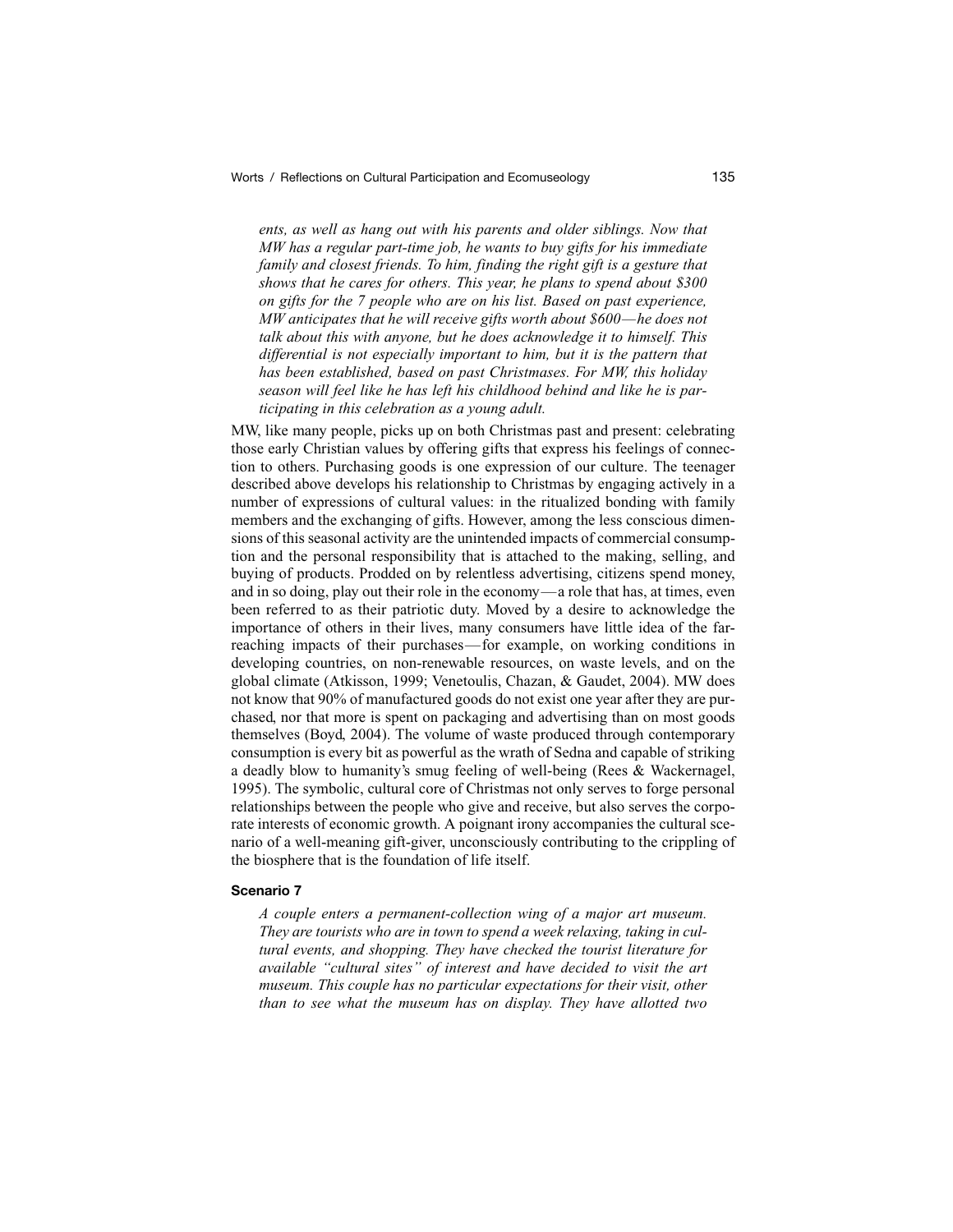*hours of their time to the museum and want to see everything on exhibit —as well as have a break for coffee. When they enter the Canadian-art wing, an audience researcher begins to collect data on the couple's behaviour. Of the approximately 300 artworks on view, 12 objects are sufficiently compelling to cause these visitors to physically stop and take a closer look. Of these 12, the couple stops together at 10, and each individual stops at two artworks or text panels on their own. The rest of the artworks are viewed in transit, as the couple walks slowly through the wing. When they do stop to look at something, the average amount of time they spend in front of any individual artwork is eight seconds. The maximum time of any stop is 22 seconds. The minimum stop is two seconds. The one who stopped to read a text panel only stayed for five seconds (a text which requires, on average, 45 seconds to read completely). Periodically, the couple chats as they wander through the collection—the researcher overhears parts of their conversation, which ranges from the lunch they had earlier that day, to people they both know, to a few quick references to works that they passby. The total time they spend in the entire Canadian Wing is 14 minutes and 35 seconds.*

This is a description of a "typical" visit to an art museum, based on museum studies of participant interactions. The way this couple moves through the art museum is often referred to as "grazing"—that is, they wander slowly past hundreds, if not thousands, of artworks, contained in dozens of rooms. Stops to look at specific artworks are usually very short—lasting only a few seconds. It is unclear just what people get from these encounters, yet this is a situation that is subtly encouraged. As museums grapple with the reality of reduced public funding, many are turning to what they see as the easiest form of cultural engagement—infrequent visits to exhibits by tourists and locals. Depending on the museum, tourists can make up a large portion of the audience—sometimes well over 50% (Ernst & Young, 1990, 1991, 1992). Because tourists are on vacation, they have available time, motivation, and cash to spend. Visits to museums and other cultural institutions—especially to the large museums—have become synonymous with tourist activities. Many tourists want to gain a sense of the local culture and frequently feel that museums offer insights into the history and culture of the area.

What are the limits of catering to tourists in cultural institutions? The behaviour of tourists can frequently be seen as a kind of "cultural consumption" (of the fast-food variety) that is designed to favour superficial visual experiences over relationship-building. Some of these encounters may well be memorable, but it is unclear what value springs from looking at hundreds of objects for just a couple of seconds each (Falk & Dierking, 1992). The fact that tourists are a key market of museums, requiring targeted marketing campaigns, is testament to the absurdity of the situation—since tourists do not contribute to the cultural well-being of communities, except in an economic sense. Even that argument is tenuous given the actual "cost per visit" of operating existing museums (Anderson, 2004). It is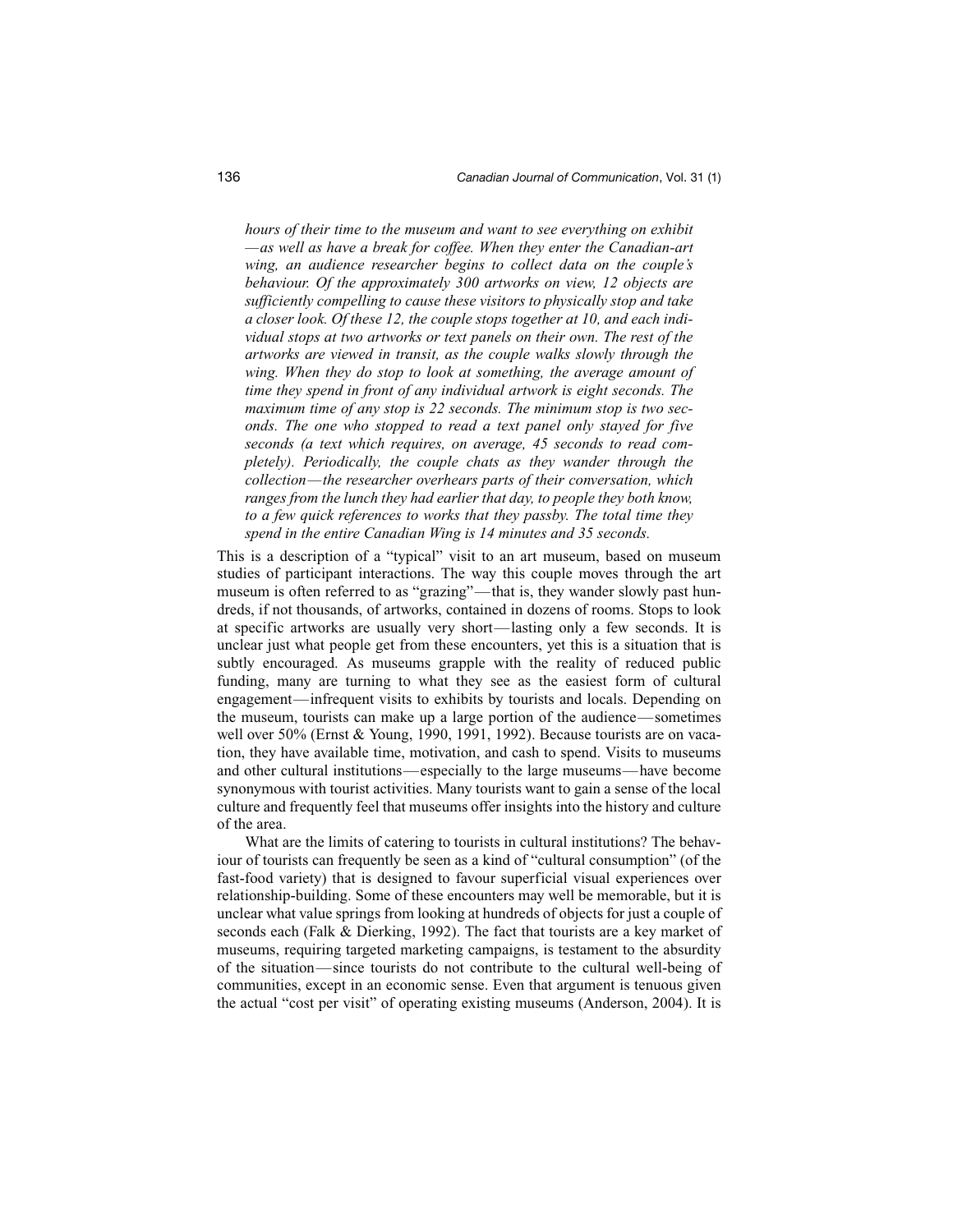worth asking what opportunities to engage local audiences in ways that are relevant to cultural issues are lost when there is an institutional focus on tourism. The bigger issue relates to the opportunity cost of creating the types of museums we tend to create. Once museums collect the cultural material they feel is important to amass, there is often a fairly fuzzy sense of how the community benefits culturally. There are few, if any, mechanisms to judge whether such activities address the cultural needs of either individuals or communities—or the clientele of tourists that they are meant to serve.

# **Scenario 8**

*It is 1993. A visitor enters a provincial art museum in Canada to see what it has to offer. She has not visited the institution before, but she is proud of her Canadian heritage and wants to see how she is reflected in this public collection. After spending over an hour exploring the many galleries in this large institution, she becomes increasingly angry and writes the following comment: I would like to know why in this entire art gallery people of colour are not represented. I would like to see more art about the Indian culture and also art on the Black race. I am really disappointed that in a city where we are so multicultural, only European cultures are seen in the art gallery. I would not bring my child here, because we are not represented. We are not recognized for any of our talents. I am a Black woman who is a Canadian (born).*

In this scenario, a member of the community spends her time and money to visit the provincial art museum. She expects that her reality will be reflected in the experience, but she finds that she cannot easily link her cultural reality to the objects that are collected and honoured within the museum.

Systemic discrimination continues to be a fact of life in our society, and these exclusions are often reflected in museological display (Sandell, 2002; Tator, Frances, & Mattis, 1998). Unfortunately institutions can defend their narrow collecting and exhibiting activities as a reflection of their legal, organizational mandate and never feel compelled to measure their mandate against the cultural needs of the changing community. After a donated piece of "cultural property" undergoes the required documentation of stylistic sources, provenance, and physical condition, and once the donor has been provided with a certificate for significant tax relief, the rationale for how this object has an impact within a community is all too frequently left unstated and unproven. The question of relevance is all the more difficult to answer and defend if the material collected reflects the cultural heritage of the dominant culture. Such a situation can make one wonder whether the existing core competencies of cultural organizations are appropriate or sufficient to navigate the increasingly challenging waters when the demographics of the community are shifting toward pluralism. When pressure builds for museums to be more accountable in terms of how their operations actually contribute to the well-being of cultural life, it becomes clear that there are major gaps that require bridging. For example, how does a collection of objects, amassed by a particular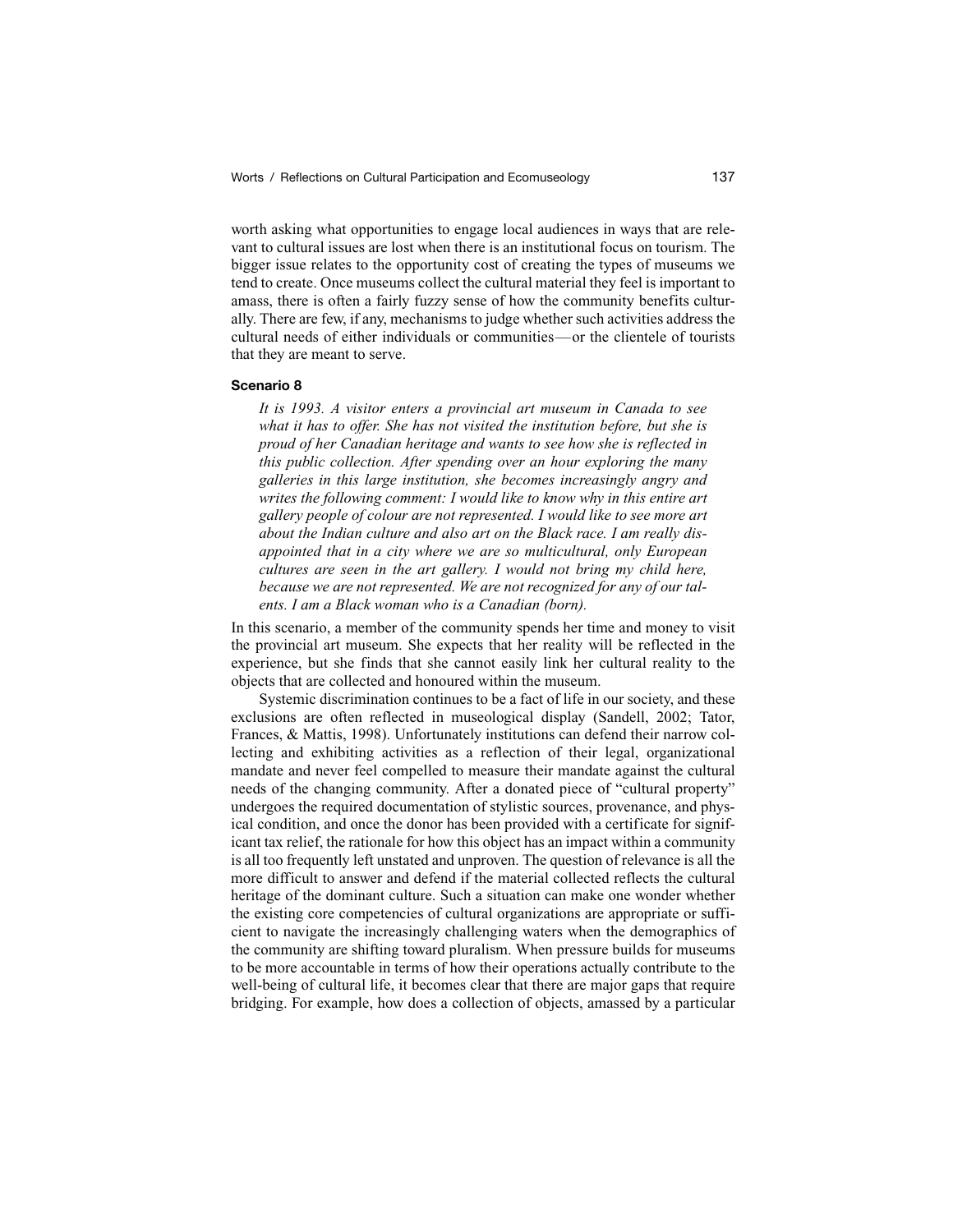donor, serve the cultural needs of community? What constituencies and whose values are being served? Unless there is a clear framework for continually assessing how public-engagement activities (in this case collecting, preserving, and exhibiting art) link to the cultural well-being of a changing population, cultural institutions can become extremely self-referential in their operations and end up maintaining the status quo.

There are many powerful forces working to maintain the status quo within institutions of culture. Experts and others in traditional positions of institutional authority and influence will not readily give up their control in order to accommodate emerging constituencies within a changing society. Collectors, donors, academics, and business interests that may be represented on boards of directors and have influence with senior staff often see themselves as protecting a cultural foundation-block of society against the shifting political and social forces of the day. Unless those in power believe that cultural organizations exist first and foremost to address the needs of a living culture and have ways of assessing the communitybased outcomes of their programmatic outputs, there is little to motivate such organizations to adapt and change.

# **Scenario 9**

*JT is an artist and a curator. About twenty years ago, he felt the need to find out more about his ancestry, which is Iroquois/Onondaga. Like many people of Aboriginal background, JT grew up with little sense of his own history. In the process of trying to gain some insights that come from a Native perspective, JT discovers that there are very few Aboriginal curators or historians out there who can help him. Realizing that he must do this foundational work himself, he begins visiting archives. There, he finds a wealth of information in textual and photographic form —but almost all of it has been created by Europeans who settled in North America. He greets this material with mixed emotion—grateful that it provides insights he did not have, but resentful that Aboriginal voices and perspectives are completely missing. Regardless, JT finds in this material many insights into the individuals who came before him and the struggles they had in negotiating both their cultural distinctness and some kind of common ground with White society. He identifies historical moments of great pain and great strength that help him to see how he fits into the continuum of time. One of his curatorial projects is to assemble a large collection of photographs of residential schools from across Canada. These schools were a principal instrument for the dismantling of Native cultures and the "assimilation" of Aboriginal youth into mainstream society. Through this project, JT's burgeoning knowledge of residential schools enables him to tell a new version of the residential-school story in Canada—one, this time, that comes from a Native perspective. But along the way, he discovers that he has been doing more than telling a story. He notices that Aboriginal visitors—a group that is poorly rep-*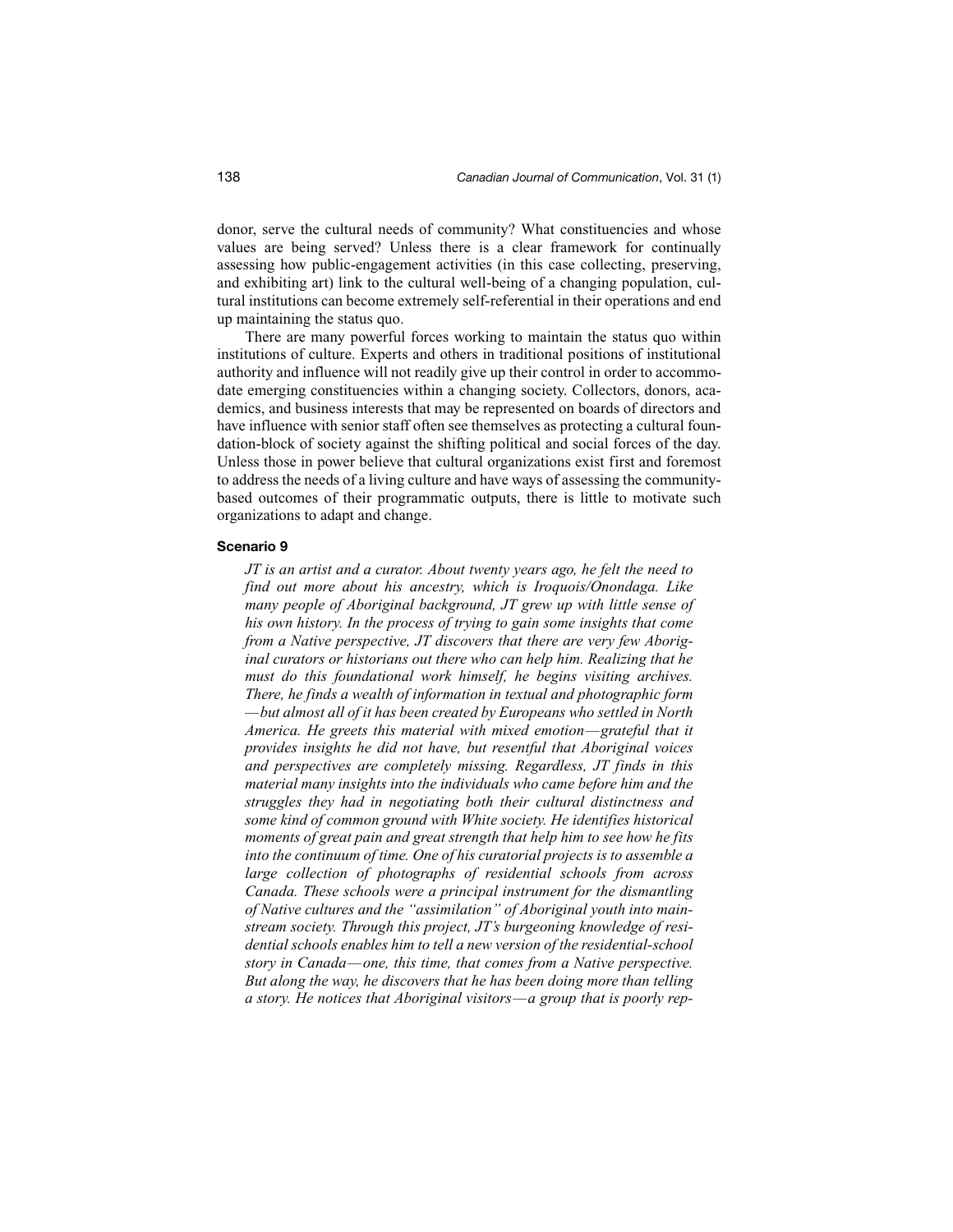*resented in the demographics of museum visitation—are not only attending the exhibition, but are finding personal links to the photographs. Some have found themselves in the photos. Others have found relatives and friends. Soon there is an outpouring of stories, linkages, questions, and insights. JT finds that the efforts that made him "an expert" in this material have also brought him to the threshold of new insights: insights that, more than anything, confirm how little he really knows. His realization of this, and the accompanying humility it engenders in him, enables JT to see the great value of "meaning-making" that comes from the so-called "non-experts."*

In this scenario our protagonist embarks on a path of personal exploration and discovery to clarify questions and gain insight into his own First Nations ancestry. Although it began as a personal quest, it evolves into social/cultural intervention. As a curator, JT's personal commitment to listening to and learning from the reflections and interactions of others is an important part of cultural dynamics not found in museums—once an exhibit is created, curators frequently jump into their next project and have little time to see how the artworks stimulate new reflection and dialogue in the community. As this scenario makes evident, cultural participation takes numerous forms—from the intrinsic motivation to investigate deeper aspects of identity, to the crafting of experiences that others can experience symbolically, to the generation of new individual consciousnesses, to the building of a strengthened collective consciousness. In this scenario, issues that revolve around voice, authority, humility, and a relationship to others come together as critical elements in cultural participation.

#### **Scenario 10**

*DM is an artist who lives with her family in an extremely diverse neighbourhood in an urban centre. A large percentage of the local residents live in rental units, and the homeowners generally have properties that are at the lower end of the real estate market. Over the past five to seven years, the neighbourhood has had a lot of problems with crime, drugs, and other social ills. This, DM notices, has resulted in resident withdrawal. Adults and kids alike stay off the streets—using them, quite literally, to move from the safety of their homes to their work or school and back, but avoiding local parks and other places where community members traditionally gather because these spaces have become a magnet for drug dealers. The whole situation angers DM. She is angry that the city is doing nothing to address the distress within the neighbourhood. When she calls the police while a brutal beating takes place outside her home, there is no response from the authorities. A few days later, an automobile accident and a neighbour illegally chopping down one of the few trees on the block prompts DM to call the police again. She has reached a "dig in or move out" moment. This time, she tells authorities that she represents DIGIN, a local community group that is*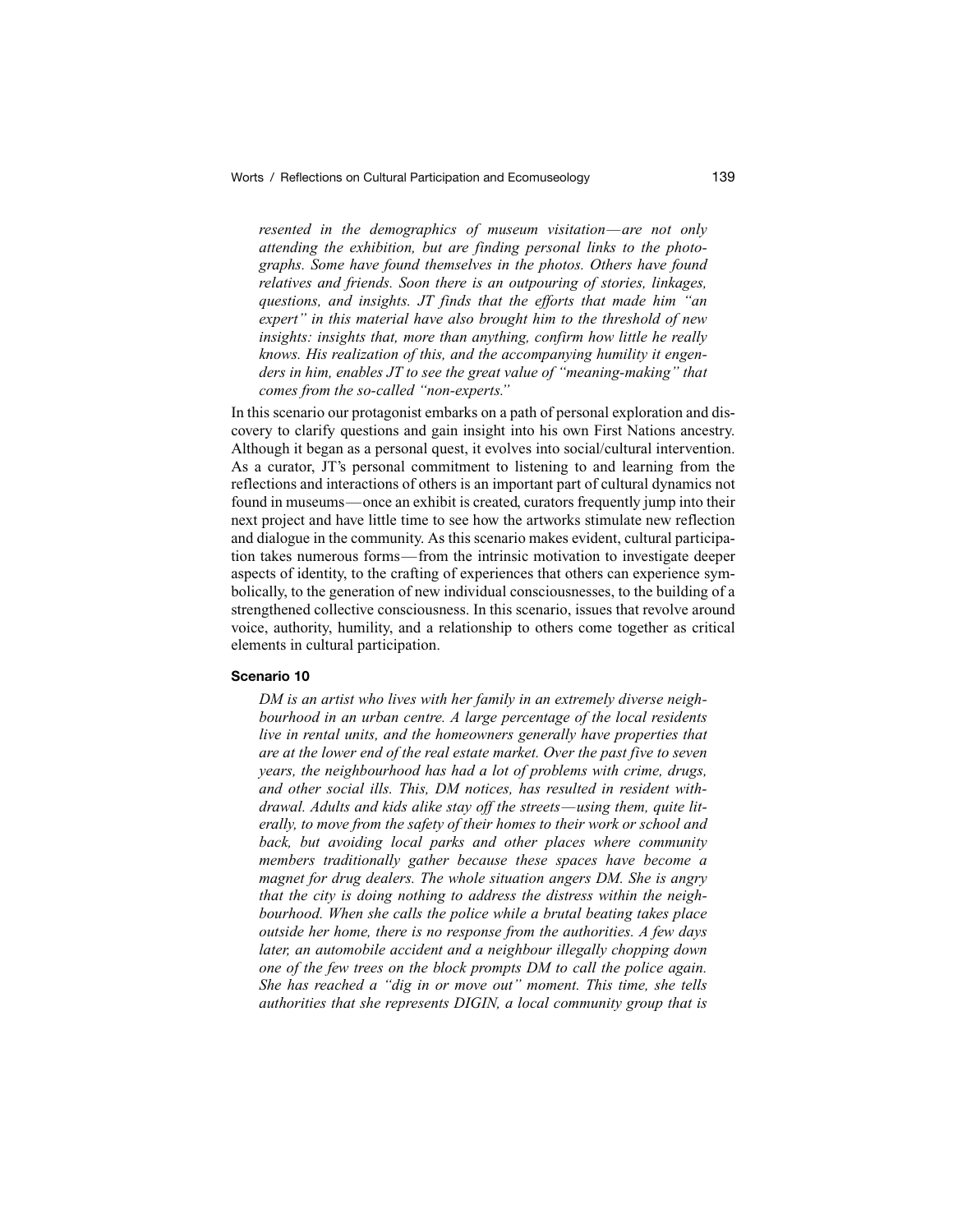*composed of many concerned citizens. This time, the police show up. Now the pressure is on for DM to create a group of real neighbours who will become the organization she had only invented to get a response from the police. To this end, DM starts organizing community meetings, and city officials begin to take notice. Safety audits of the local parks reveal that the majority of people using them are young males who many residents see as threatening. Those who might add to the safety of the parks—dog-walkers, for instance—only use them in a limited way. Led by DM, the community identifies the potential of building a walkway that would connect several of the parks, thereby encouraging local residents to "take back" their neighbourhood green spaces, and in so doing, to breathe new life into the community. With DM's help, the community creates a plan whereby local residents will contribute artworks to be embedded in the walkways—thus incorporating the talents, skills, vision, and energy of neighbours into the physical landscape. Using principles of environmentally friendly design and with the financial and technical support of the city's Works Department, plans for the walkway are developed. The first phase of the walkway is built, signalling a new form of "ownership" over the streets. Called the "Walkhere Walkway," it is adorned with bronze and stainless steel artworks that have been made by neighbourhood children, teens, and adults. At the opening celebration, a city councillor is on hand to make hot dogs, the ceramics museum facilitates a clay-making workshop, and there is a youth/adult soccer tournament. The idea that this unique walkway could emerge from the collective energy, vision, and creativity of the community has galvanized the residents, as well as bolstered their courage and sharpened their resolve to engage proactively in shaping the future of their community. This process of community engagement has also stimulated DM's own art-making, resulting in the exhibition and sale of her paintings and photographs.*

Urban centres and globalizing systems are challenging contexts for individuals to develop and maintain a conscious relationship to the world. As an artist and community activist, DM brings extraordinary creativity to the changing reality of her neighbourhood. She plays a catalytic role in motivating her neighbours to reflect on the value of their community and to strive toward the realization of its potential. In this scenario, individuals begin to recognize that they actually care about their neighbourhood and work to identify ways that an escalation of local crime and drug use can be addressed and faced head on: pessimism is defeated and optimism instilled; resignation is transformed into action. When the walkway and the planned accompanying gardens are completed, they constitute a local asset that gives back to the community a sense of personal ownership and pride because it embodies the residents' collective vision. Personal investment in building meaningful physical symbols that embody the values of citizens is reflected in DM's community arts project. Examples such as these should inspire cultural institu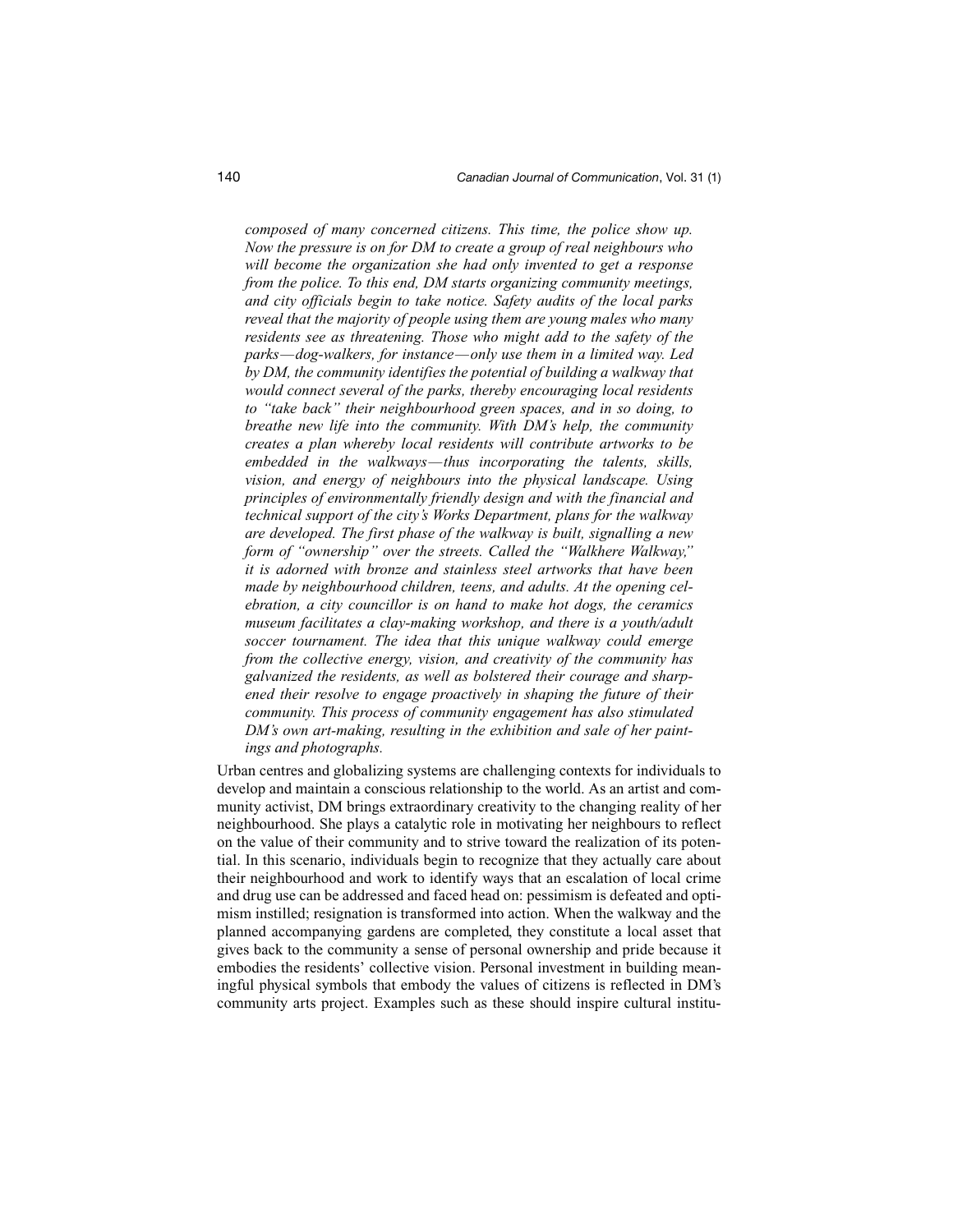tions to redefine their mandates, at least in part. Such a vision demands that the resources dedicated to the cultural well-being of society actually succeed within the personal experiences of individuals and in the collective health of the community, rather than just in the corporate book-balancing that generally constitutes "success" in museums.

# **In conclusion: Ha Long Bay and the ecomuseum model**

Museums and other cultural organizations have the potential to help the population at large understand our cultural pasts so that we can live more consciously in the present and work toward a desirable future. At their best, museums have the potential to act as mirrors (both literal and symbolic) that engage us in processes of self-reflection and learning. They can be places that offer fun, social interaction, and meaningful experiences. But how well do our museums fulfill these potentials and help secure a sustainable future? It is interesting that virtually none of the "measures of success" within museum studies of cultural participation address this fundamental question. Attendance, revenue, media reviews, discipline-based publications, collections amassed, donations received, research reports produced, and exhibits organized are some of the many indicators used to shed light on institutional dynamics. These indicators may help a not-for-profit corporation to meet its institutional responsibilities; they do not provide insights into the broader impacts of cultural participation in a community. What, then, might be appropriate models for re-inventing cultural organizations to effectively meet the wide-ranging needs of communities?

The above scenarios provide a glimpse into the complex dynamics of cultural participation from within the purview of a larger ecological perspective that encompasses personal and collective well-being for human and non-human actors. These scenarios demonstrate the complex set of processes that are played out intrapsychically, through the creative internal processes of individuals, as well as through the relationship-building that takes place between people as they participate in culture.

Throughout this discussion, it has been argued that cultural participation is a central and foundational dimension of human consciousness and our ability to relate to others—both within communities and within a natural environment. There is good reason to believe that fundamental shifts in how we conceive of Canada's urban and pluralist cultures are needed if we are to adequately address the complex sustainability challenges already on our collective doorstep. To better understand what is possible, I turn to an initiative in Viet Nam called the Ha Long Bay Ecomuseum.

The Ha Long Bay Ecomuseum radically departs from traditional museum frameworks, and it has the potential to inspire change across the cultural sectors of the Western world (Galla, 2002). Ha Long Bay, which is located in a spectacular setting on the South China Sea, was designated years ago as a UNESCO World Heritage Site. Over time, however, its population grew and its resources steadily declined. Because of its UNESCO designation, tourism had grown—but this carried with it deleterious effects. Characterized by short visits to see the natural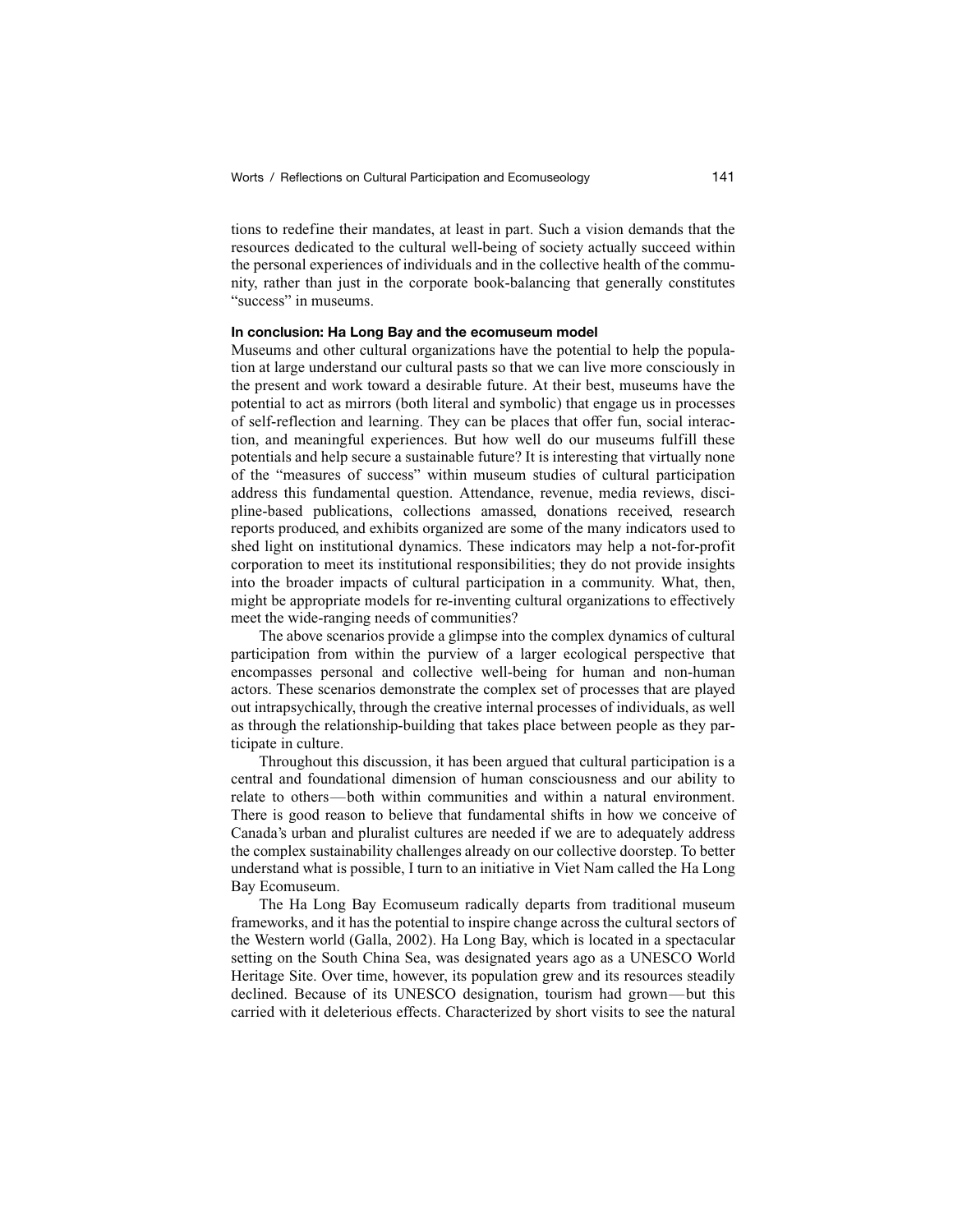beauties and quaint fishing lifestyles of local inhabitants, tourism had contributed little to a local economy already sagging as a result of a disintegrating infrastructure and widespread poverty.

In order to address this situation, and in conjunction with the local government, the Ha Long Bay Ecomuseum was created in 2002, setting as its goal nothing short of the cultural, social, economic, and environmental well-being of the region. Through extensive stakeholder-engagement processes, the museum identified ways of involving broad sections of the community in learning about, valuing, and preserving their cultural heritage. The unique aspect of this initiative was to link heritage to the region's economic future, and in so doing, to secure a place for this community within an increasingly globalized world. Training and job-creation programs are being developed to foster local businesses in which traditional methods of fishing and mining are learned, preserved, and honoured. This important process of retaining cultural knowledge is then linked to additional training and job-creation designed to develop more efficient, industrially scaled approaches to fishing and mining—approaches that can be sustained through connections to global markets. In such a scenario, the traditional skills and knowledge of the region are preserved not as a museum reconstruction, but as a functioning local commercial operation that continues, nonetheless, to attract cultural tourists. The Ecomuseum is also determined to redefine the whole notion of cultural tourism: ensuring that visitors come away with a more complete, if less romanticized, picture of life in Ha Long Bay. To this end, cultural-exploration packages are not limited to functioning traditional operations, but also include the more modern, more "sustainable" industries and lifestyles, especially related to fishing. Although this project is still in its early stages, it seems that these museum organizers will measure their success in unprecedented ways: local employment figures, the preservation of tangible and intangible heritage, the rebuilding of an infrastructure, the health and happiness of the community, economic well-being, and so on.

Cultural institutions have an important role to play in this transition, but only if cultural participation ceases to be seen as essentially a "leisure-time" activity that revolves around the consumption of cultural and heritage products and is instead seen as part of a process of conscious reflection and responsible action. In order to reach this point, a number of elements in our current cultural infrastructure have to be examined and changed. At a policy level, it seems important that culture be defined as the complex, dynamic, and organic phenomenon that it truly is and that the cultural sector be called upon to both address and embrace the values and behaviours that are constitutive of the full scope of our lives. The latter process requires that a set of indicators be generated (preferably through participatory processes initiated within communities) that will help bring to public awareness the cultural needs and imperatives of our times. This is not to diminish the value of artifact-based heritage; rather, it means seeing the past in terms of how it can help to nurture and shape individuals living in the here and now.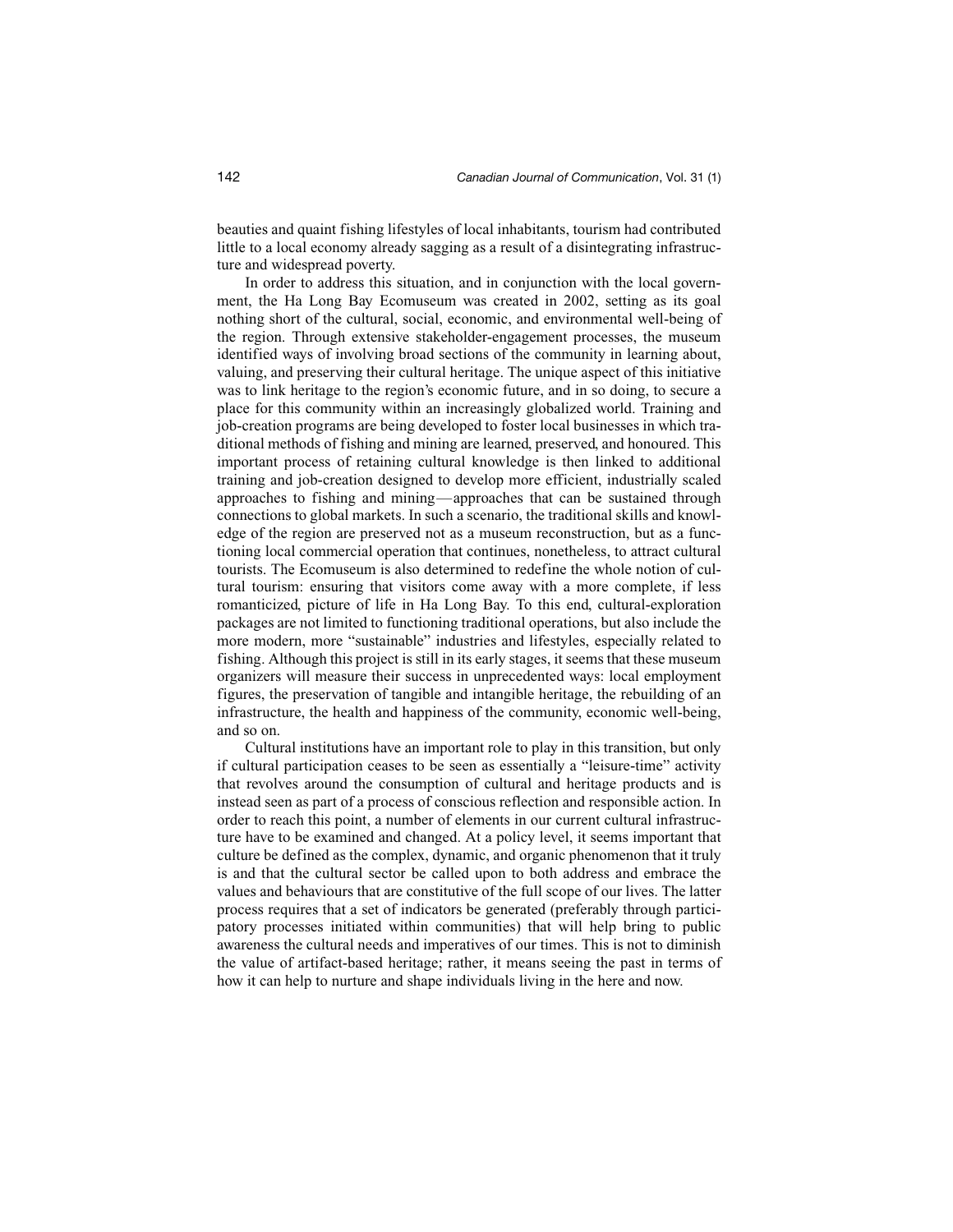Indicators are essential for cultural institutions, but these indicators must go beyond the well-balanced books and other institutionally mandated activities that do not have reference points in the community. Just as for-profit companies will increasingly be forced to use principles of "full-cost accounting" to stem the tide of systemic destruction of the Earth's natural capital, so too will cultural not-forprofits have to measure their performance in relation to the health and sustainability of communities (Anielski, 2002; Atkisson, 1999; Wackernagel & Loh, 2004). Along the way, it is essential that current assumptions about necessary and guiding competencies within certain institutional practices, such as disciplinebased expertise, be reviewed and either supplemented or restructured. Timehonoured practices of cultural institutions—and this includes some "sacred cow" activities—warrant review. For example, how much sense does it make to continue to build on extra wings to museums and hold ever-expanding collections if both are increasingly alienated from the lives of the people they want to reach? Some of the new capital projects underway in Canada at this time are to house collections of Western European objects that do not in any way reflect the changing cultural realities of our urban centres. It is important to consider not just the actual costs of such building and expansion projects, but what it costs in terms of lost opportunities. One must ask what important cultural initiatives will *not* be undertaken as a result of resources flowing into the acquisition of yet more Eurocentric collections, especially in an environment of profound demographic shifts.

At the individual citizenship level, it is important to foster reflection, creativity, and activity: these may be the central values ensuring that a culture is sustainable. Getting citizens to engage in these activities is not a simple task, especially in a world where it is all too easy to feel overwhelmed, hence disempowered, by the scale of global political systems and transnational corporations. Furthermore, many of us have come to rely on "the specialists" and "the experts" to ensure our collective well-being. Yet as the global population increases and the per-capita carrying capacity of the planet shrinks, widespread collapse can be mediated by a shift in human consciousness and a restructuring of priorities.

New pressures are being placed on cultural organizations to examine their core operating assumptions and make appropriate adjustments so that the full breadth of society is reflected within their walls. This will undoubtedly add many new stresses to institutions that already feel themselves to be understaffed, underfunded, and underappreciated. Stephen Weil, a scholar emeritus from the Smithsonian Institution in Washington, recently noted that museum professionals are generally very good at what they do—it is just that they seem to have forgotten why they do it (if they ever really knew) (Weil, 2000). This situation is rooted in museums having developed around professional practices that are "expert" at traditional, discipline-based, and organizational functions of object-centred research, exhibition development, conservation, and so on. In this context, the links of exhibitions to the healthy cultural life of a community are very poorly defined.

By developing a greater awareness of how our individual and collective values are being translated into ever-more-unsustainable behaviours, it becomes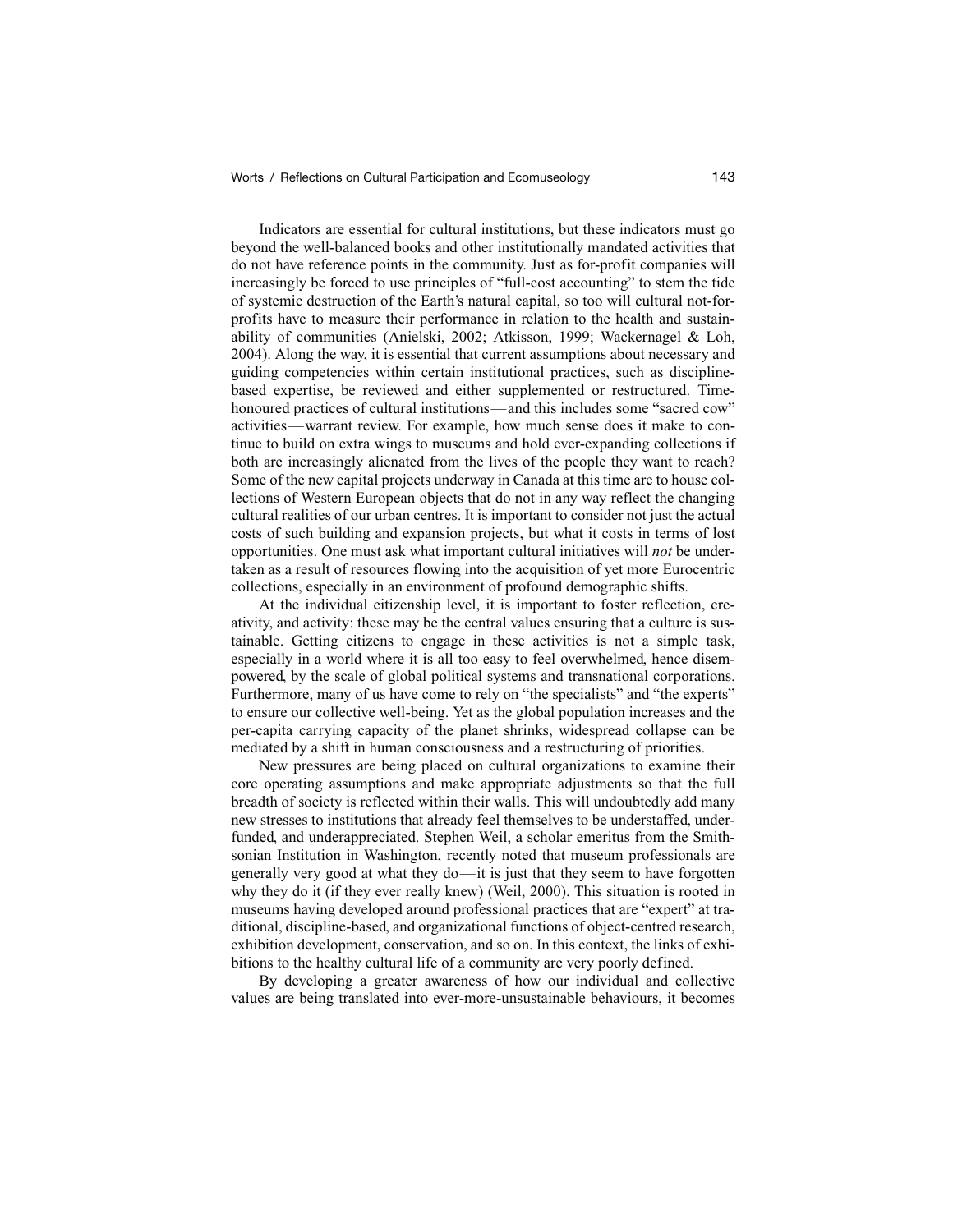clear that culture is not just a leisure-time pursuit, but rather a central element of our potential for survival and well-being. In the UNESCO publication *Our Creative Diversity,* there is an assertion that "development divorced from its human or cultural context is growth without a soul" (UNESCO,1995, p. 1). This statement is a cogent reminder that economic development strategies that ignore culture, and by extension cultural participation, are destined to be soulless.

#### **References**

- American Association of Museums. (2002). *Mastering civic engagement: A challenge to museums*. Washington, DC: American Association of Museums.
- American Association of Museums. (2003). *A museums and communities toolkit.* Washington, DC: American Association of Museums.
- Anderson, Maxwell. (2004). *Metrics of success in art museums*. Getty Institute. URL: http/ /www.getty.edu/leadership/downloads/metrics.pdf [January 31, 2006].
- Anielski, Mark. (2002). *A sustainability accounting system for Canada* (Paper prepared for the National Roundtable on the Environment and the Economy). URL: http:// www.anielski.com/Publications.htm [January 31, 2006].
- Atkisson, Alan. (1999). *Believing Cassandra: An optimist looks at a pessimist's world*. White River Jct., VT: Chelsea Green Publishing.
- Boyd, David. (2004). *Sustainability within a generation*. Vancouver, BC: David Suzuki Foundation.
- Ernst & Young. (1990, 1991, 1992). *Audience research consortium of Toronto* (Reports 1- 3). Toronto, ON: Ernst & Young Management Consultants.
- Falk, J.H. & Dierking, L.D., (1992) *The Museum Experience*, Washington, D.C.: Whalesback Books.
- Galla, Amareswar. (2002). Culture and heritage in development: Ha Long Bay Ecomuseum, a case study from Vietnam, *Humanities Research, 9*(1), 63-76.
- Kertzner, Daniel. (2002). The lens of organizational culture. In *Mastering civic engagement: A challenge to museums,* pp. 39-48, Washington, DC: American Association of Museums.
- Kirwan Institute for the Study of Race and Ethnicity. (2004, April). *An academic overview of desegregation* [Presentation]. Ohio State University. URL: http://www.kirwaninstitute.org/research/educationandintegration. htm [January 31, 2006].
- Mason, Fred. (2002, December). The Newfoundland cod stock collapse: A review and analysis of social factors. *The Electronic Green Journal, 17*. URL: http:// egj.lib.uidaho.edu/egj17/mason1.html [January 31, 2006].
- Rees, Williams, & Wackernagel, Mathis. (1995). *Our ecological footprint*. New York, NY: New Society Publishers.
- Rivard, (1990). Opening up the Museum, *Sourcebook: 1990*, Washington, DC, American Association of Museums
- Sandell, Richard. (Ed.). (2002). *Museums, society, inequality*. London, UK: Routledge.
- Silverman, Lois H. (1998). *The Therapeutic Potential of Museums: A Guide to Social Service/Museum Collaboration*. Indiana University
- Tator, Carol, Frances, Henry, & Mattis, Winston. (1998). *Challenging racism in the arts: Case studies of controversy and conflict*. Toronto, ON: University of Toronto Press.
- UNESCO. (1995). *Our creative diversity: Report of the World Commission on Culture and Development*. France: UNESCO.